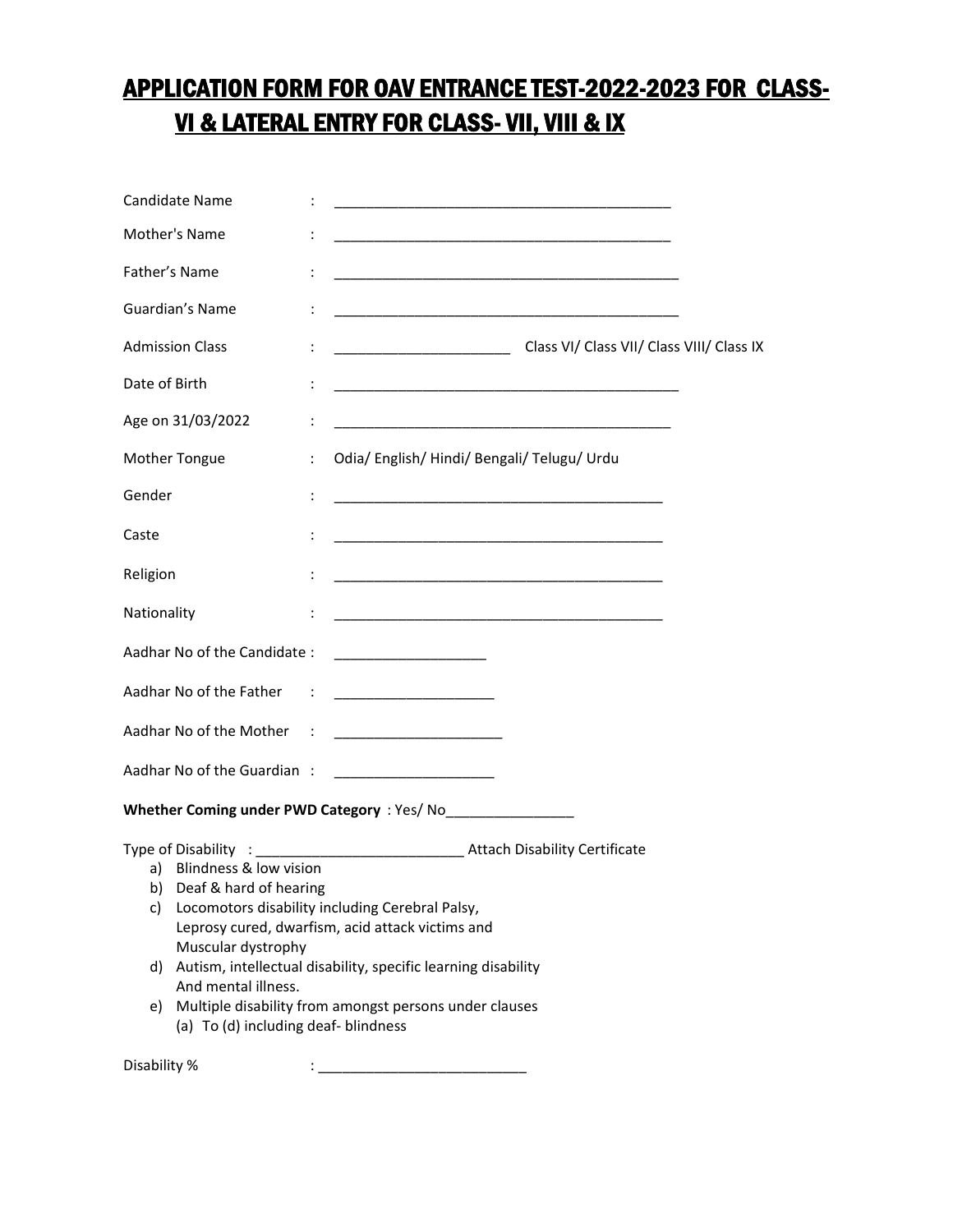| Whether the candidate is a ward of OAV Employee<br>(Out source employee to be excluded)                                          | Yes/No                                                                                                                | Attach certificate from OAVS Office                                                                                    |
|----------------------------------------------------------------------------------------------------------------------------------|-----------------------------------------------------------------------------------------------------------------------|------------------------------------------------------------------------------------------------------------------------|
| Whether the candidates is a ward of<br>State Govt. / State PSUs Employee                                                         | Yes/No                                                                                                                | Attach certificate from State Govt Office                                                                              |
| Whether the candidate is suffering from<br>any chronic/ serious disease                                                          | Yes/No                                                                                                                |                                                                                                                        |
| Nature of the disease                                                                                                            |                                                                                                                       |                                                                                                                        |
| Category of school in which reading :<br>(Attach Certificate from the concerned<br>DEO mentioning the category of the school)    |                                                                                                                       | Govt/Aided/Un-aided recognised/Others                                                                                  |
| Whether the school has got<br>COR from the Govt of Odisha<br>(Attached the photocopy of COR from<br>the Head of the Institution) | Yes/No                                                                                                                |                                                                                                                        |
| Name of the district in which school is situated :                                                                               |                                                                                                                       |                                                                                                                        |
| Attach the certificate regarding bonafide student of the school<br>from the Head of the Institutions (As per format annexed)     |                                                                                                                       |                                                                                                                        |
| Contact No of the Parent(s)                                                                                                      |                                                                                                                       |                                                                                                                        |
| E-mail Id of the Parent(s)                                                                                                       |                                                                                                                       |                                                                                                                        |
| <b>Permanent address</b>                                                                                                         |                                                                                                                       |                                                                                                                        |
| Village/ Town Situated in                                                                                                        |                                                                                                                       |                                                                                                                        |
| <b>DISTRICT</b>                                                                                                                  |                                                                                                                       |                                                                                                                        |
| School Situated in                                                                                                               |                                                                                                                       |                                                                                                                        |
| Name of the Block/NAC/ Muncipality/ Municipal Corporation:                                                                       |                                                                                                                       |                                                                                                                        |
| PINCODE                                                                                                                          | <u> 1989 - Johann John Stone, markin amerikan bisa di sebagai pertama dan bagi pertama dan bagi pertama dan bagi </u> |                                                                                                                        |
| OAV Name                                                                                                                         |                                                                                                                       |                                                                                                                        |
| <b>Present address</b>                                                                                                           |                                                                                                                       |                                                                                                                        |
| Village/ Town Situated in                                                                                                        |                                                                                                                       |                                                                                                                        |
| <b>DISTRICT</b>                                                                                                                  |                                                                                                                       |                                                                                                                        |
| School Situated in                                                                                                               |                                                                                                                       |                                                                                                                        |
| Name of the Block/NAC/ Muncipality/ Municipal Corporation:                                                                       |                                                                                                                       | <u> 1989 - Johann John Stone, markin amerikan bisa di sebagai pertama dan bagi persebut dan bagi persebut dan ba</u>   |
| PINCODE                                                                                                                          |                                                                                                                       | <u> 1999 - Johann John Harry Harry Harry Harry Harry Harry Harry Harry Harry Harry Harry Harry Harry Harry Harry H</u> |
| (Attach Residence Certificate)                                                                                                   |                                                                                                                       |                                                                                                                        |
| You are eligible to get admitted to                                                                                              |                                                                                                                       |                                                                                                                        |
| OAV in case Entered                                                                                                              |                                                                                                                       |                                                                                                                        |